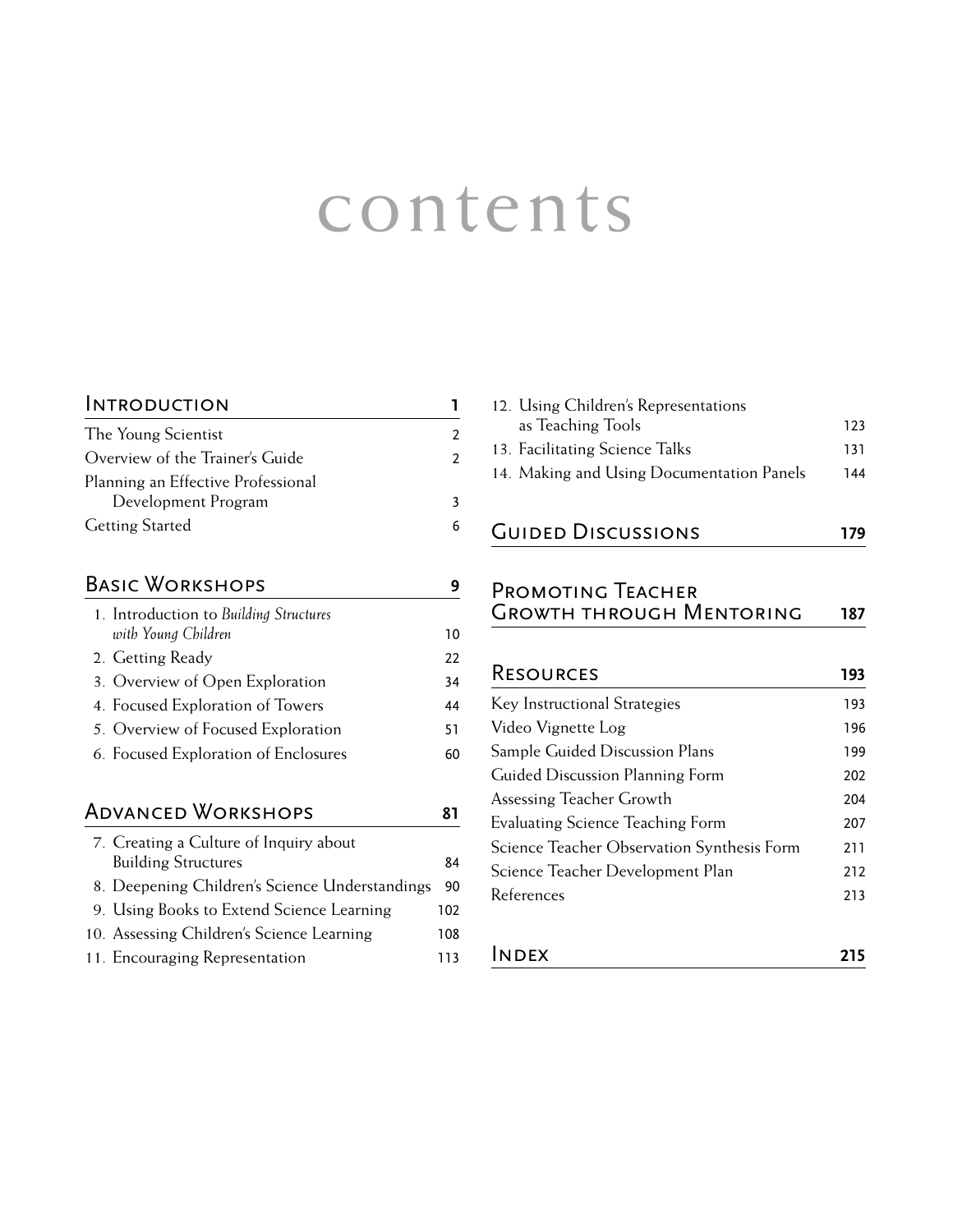# introduction

*"The Young Scientist professional development materials were very, very helpful. As an instructor I knew just what to do and the teachers really enjoyed the workshops. I feel their excitement has transferred to the children. Both boys and girls are interested in and excited about their science explorations."*

**—EARLY CARE AND EDUCATION PROGRAM DIRECTOR**

Cindy Richards, director of the West Side Early Childhood Center, found that the current trends toward standards and child outcomes caused her to question what children were really learning. Teachers were concentrating on helping children to recognize letters, rather than encouraging children to look at books or use print to communicate their own ideas. Her teachers would set up a science table, but children rarely spent time there or investigated a topic indepth. Ms. Richards had been sending teachers to workshops for years—hoping her teachers would learn new strategies for improving early literacy, science, and math—but the effects were rarely apparent in the classroom. Ms. Richards felt the time had come to change her approach but she was unsure what she could do to improve teaching and learning in her program.

Then she was asked if her program would field-test the Young Scientist teacher guides on water, living things, and structures—and the accompanying professional development program. Ms. Richards was reluctant at first, wondering if this was just one more gimmick, just one more shot in the dark. Flipping through the materials, she was surprised to see how extensive the program was—which was a bit daunting. But she hoped its comprehensive nature might lead to the changes she was looking for. So she said yes. She found that the hands-on exploration built teachers' understanding of the science content, inquiry process, and the Young Scientist approach to teaching. The video vignettes helped teachers connect this content approach to their own teaching practice. Ms. Richards notes, "One of the most important things I learned was the importance of time. It takes time to learn new approaches and integrate them into teaching practice. It takes time to provide teachers with the ongoing support they need to sustain successful change." As a result of participating in this professional development program, Ms. Richards sees evidence of teachers applying what they have learned. Teachers are engaging children in in-depth science explorations over time. Teachers' conversations with children don't just focus on management now (such as "Make sure to put the blocks away when you're done"), but on what children are doing and thinking (such as "How could you make the building stronger?"). For the first time, many teachers are documenting children's observations and ideas and using them to extend learning. This has been evident not only in science, but in other domains as well. Ms. Richards reflects, "Teachers see their role, their curriculum, and the children in a new way. For the first time, they are recognizing and capitalizing on the science in the everyday, which helps them to guide children's science learning more effectively. At the same time, they appreciate what children notice and wonder about, what they can do, and understand."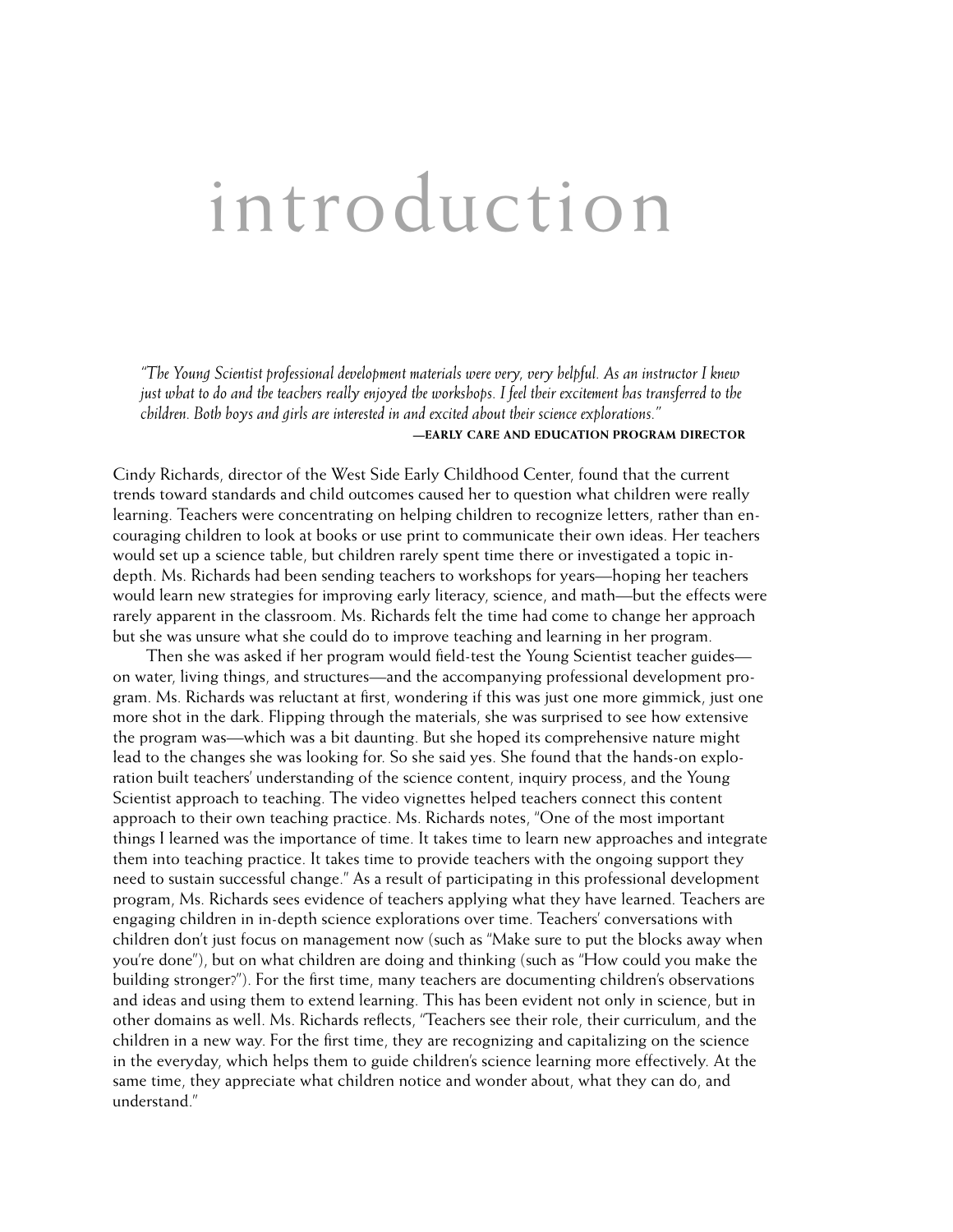Others who have field-tested the Young Scientist series have had similar reactions:

*"I found it really easy to follow. Everything was very clear. Anybody could use it. The teachers didn't lose interest. They really liked the hands-on parts, and they were very engaged in the reflective discussions."* **—PUBLIC SCHOOL ADMINISTRATOR**

*"When I read through the workshops, they looked so good, I decided we needed to do them all!"* **—HEAD START DIRECTOR**

## **The Young Scientist**

The above vignette suggests the excitement that can be generated when teachers really enjoy learning about and trying out new teaching approaches. In order to build the knowledge and skills teachers need to implement an inquiry-based science curriculum, the Young Scientist provides both teacher guides and a comprehensive set of training materials for each of three science explorations:

- *Discovering Nature with Young Children* invites children to assume the role of a naturalist as they observe and learn about plants and animals in the immediate outdoors, as well as in their own classrooms.
- *Exploring Water with Young Children* helps children examine the properties of water.
- *Building Structures with Young Children* engages children in investigating the relationships between building materials and design and the strength and stability of the structures.

#### Development and Testing

The Young Scientist is a result of a four-year grant funded by the National Science Foundation. It draws on current understanding of best practice in science teaching and learning. Key to the development process has been the involvement of practitioners and experts from the field who have helped us design our approach, review draft documents, and test the curriculum and professional development materials. The final stage in this process was a national field test conducted in 2001 and 2002, in nineteen early childhood programs including Head Start, pre-K, child care centers, and private nursery schools. Program directors, education managers, and curriculum coordinators from these programs planned and implemented the training activities. Ninety teachers participated in the workshops and used the teacher's guides in their classrooms. Results revealed that some combination of the workshops and more informal support was important to help teachers apply their new learning in the classroom. Moreover, participants reported evidence of science learning in children's questions, observations, and discussions.

## **Overview of the Trainer's Guide**

Teachers often feel insecure and inadequate about their own understanding of science concepts and do not realize how they can learn through inquiry and then use their new understanding in the classroom. These training materials focus on helping teachers begin to gain an understanding of the underlying science concepts in the *Building Structures with Young Children* teacher's guide and learn to use that guide to facilitate children's inquiry.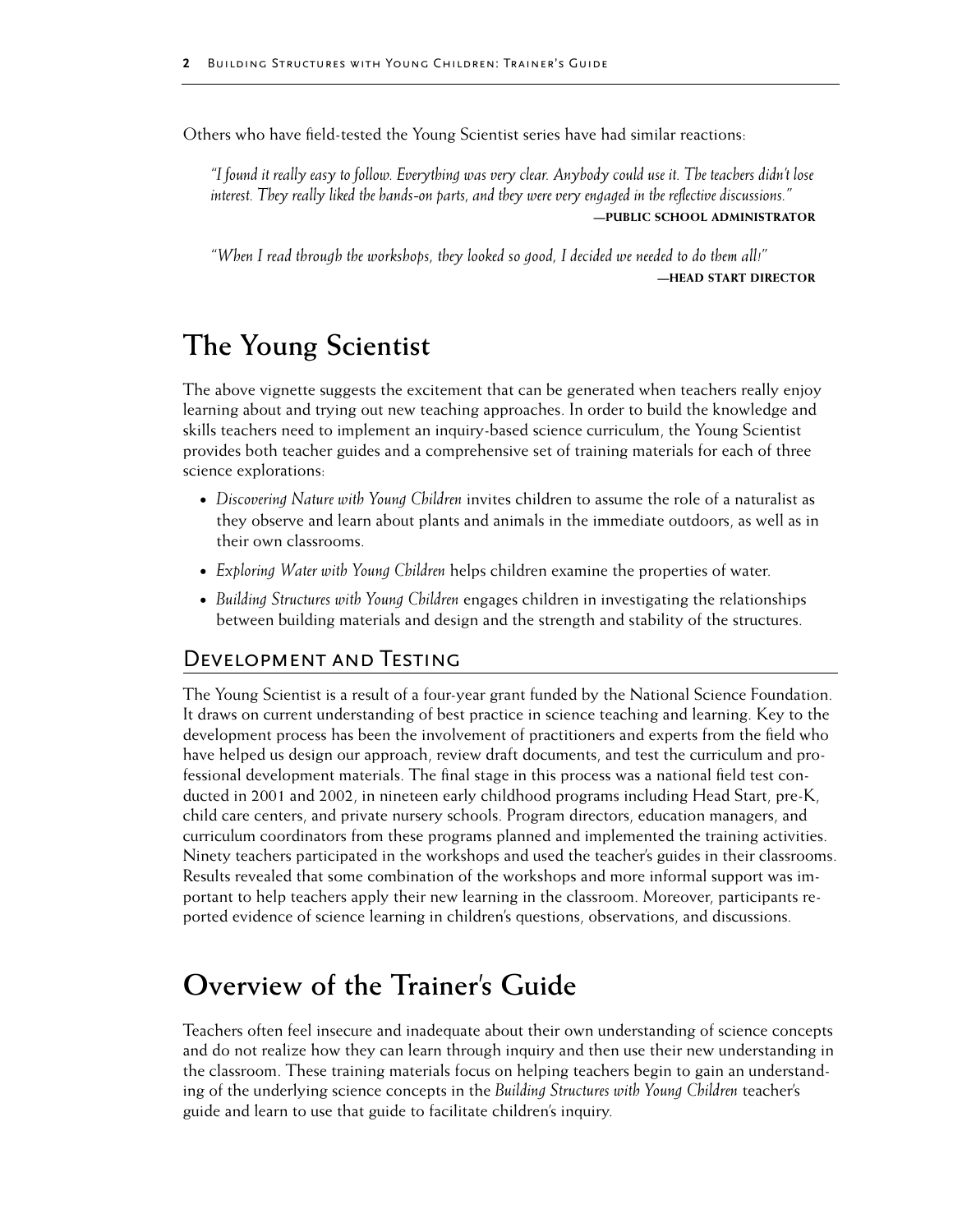This guide includes all of the instructions, print, and video materials you will need to provide rich professional development experiences for your teachers as they implement the *Building Structures with Young Children* teacher's guide in their classrooms. When workshops and guided discussions are combined with mentoring over time, your training program will lead to a quality science education program.

The trainer's guide has four components:

- A set of six **Basic Workshops:** These workshops use hands-on experiences and reflective conversations to provide teachers with a practical understanding of the science content and inquiry process that will inform their teaching, help in recognizing the science in children's work; and help in guiding children's explorations. These workshops also provide an overview of all sections of the teacher's guide.
- Eight **Advanced Workshops:** These workshops use samples of children's work and conversations to help teachers build a practical understanding of their multifaceted role as facilitators of science inquiry.
- A structure for **Guided Discussions:** These discussions provide a forum for small groups of teachers to use classroom documentation to stimulate collaborative reflection on their own science teaching and plan new and more effective approaches.
- A description of a **Mentoring Program:** This section helps mentors use classroom observations and conferencing to support teachers with their individual challenges and help them assess their teaching and refine their practice.

The following sections will help you plan and implement your program:

- **Planning an Effective Professional Development Program** (below) will help you select the appropriate components and schedule your events.
- **GETTING STARTED** (p. 6) describes a three-step process for preparing yourself for conducting the basic and advanced workshops.
- **Resources** (p. 193) offers a range of tools, including descriptions of each of the instructional strategies used in the workshops, guidance and forms for evaluating teacher growth and planning guided discussions, a log of the video vignettes, and a bibliography for you and for teachers.

## **Planning an Effective Professional Development Program**

These comprehensive training materials, designed to support teacher implementation of the *Building Structures with Young Children* teacher guide, can be adapted to the needs of your particular program and teachers. We suggest you plan a three-stage program:

- **1.** Help teachers become familiar with the teacher's guide and the science concepts and inquiry process at the heart of *Building Structures with Young Children.*
- **2.** Help teachers build their capacity as inquiry-based science teachers.
- **3.** Sustain progress you have made and support teachers as they continue to refine their science teaching practice.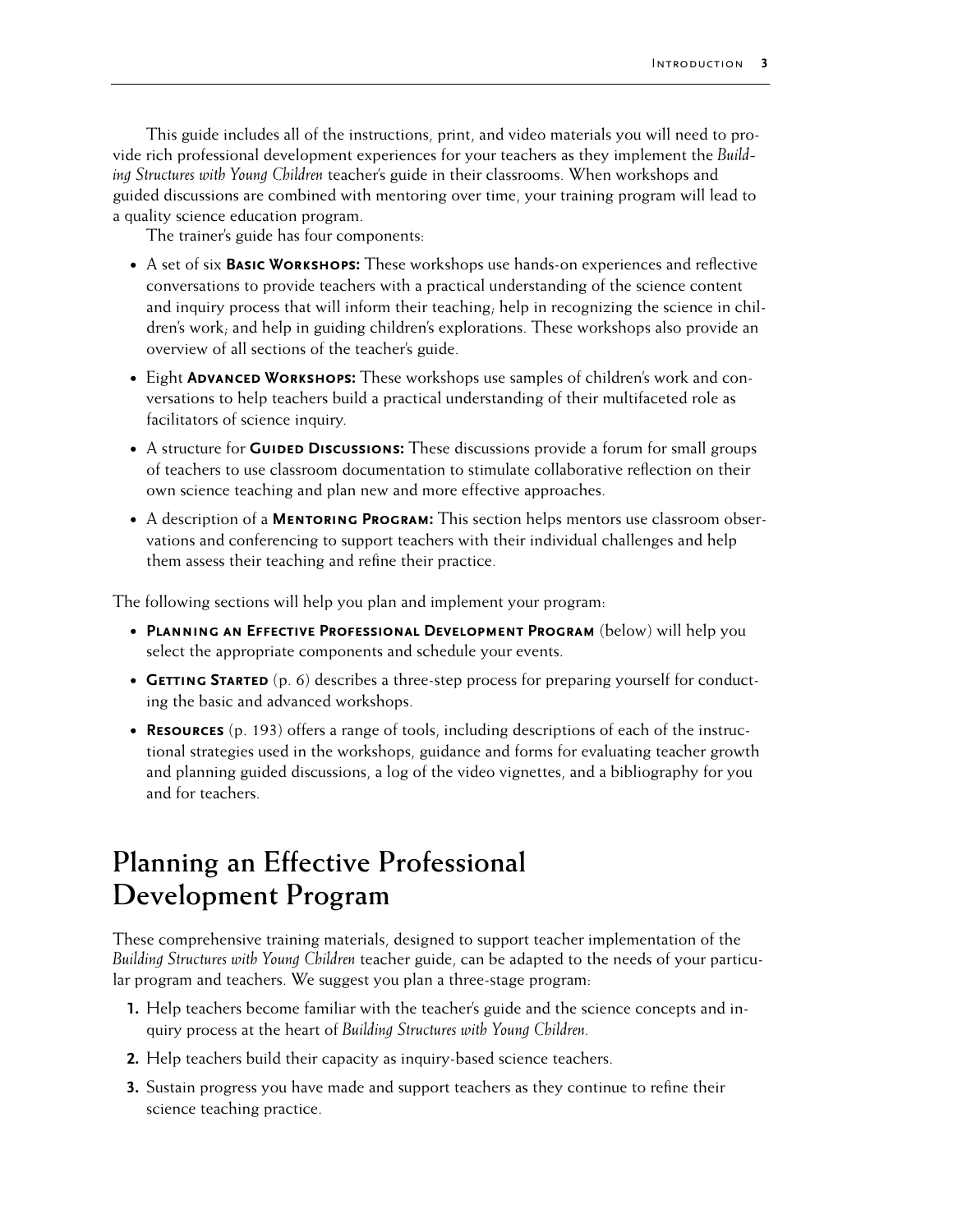Implement these stages one at a time, based on your assessment of teachers' strengths and needs.

#### Stage 1: Learn to Use the Teacher's Guide

Use the six basic workshops to help teachers understand the building structures science concepts, the inquiry process, and the teacher's guide. These workshops, which consist of one three-hour introduction and five one-and-a-half-hour sessions, provide the knowledge and experience teachers need as they begin to implement the teacher's guide. When scheduling the workshops consider several factors:

- Teachers will need the first three workshops before they begin using *Building Structures with Young Children.* These workshops will introduce the science concepts and the nature of science inquiry, help them prepare their environment, and provide an overview of open exploration.
- Teachers will need workshops 4 and 5 before moving on to focused exploration. These two workshops will provide a hands-on focused exploration and an overview of the purpose and teacher role in this stage of the exploration, preparing them to facilitate deeper investigations. Try not to wait more than three weeks between workshop 3 and 4. Teachers will need to understand how to deepen children's investigation and apply this in the classroom, otherwise the children will lose interest.
- Find ways to keep this focus on science teaching and learning in the foreground of your program's activity. Check in with teachers regularly to see how things are going in their classrooms. Do they have the materials they need? Are they finding enough time for exploration and science talks? Are the children engaged? Use mentoring or guided discussions to maintain the focus if there are extended periods between the workshops.

#### **Program Sample Schedules**

**1.** The teachers in this program were able to schedule most of their training sessions during naptime when they would otherwise be planning. They were also able to fit in a full-day session before the school year began. The director wanted to provide individual support from the beginning by scheduling two observation and conferencing sessions with each teacher during stage 1. The first helped teachers make the transition to focused exploration. The second supported their efforts to integrate representation and science talks into their regular routine and to use them effectively for science learning.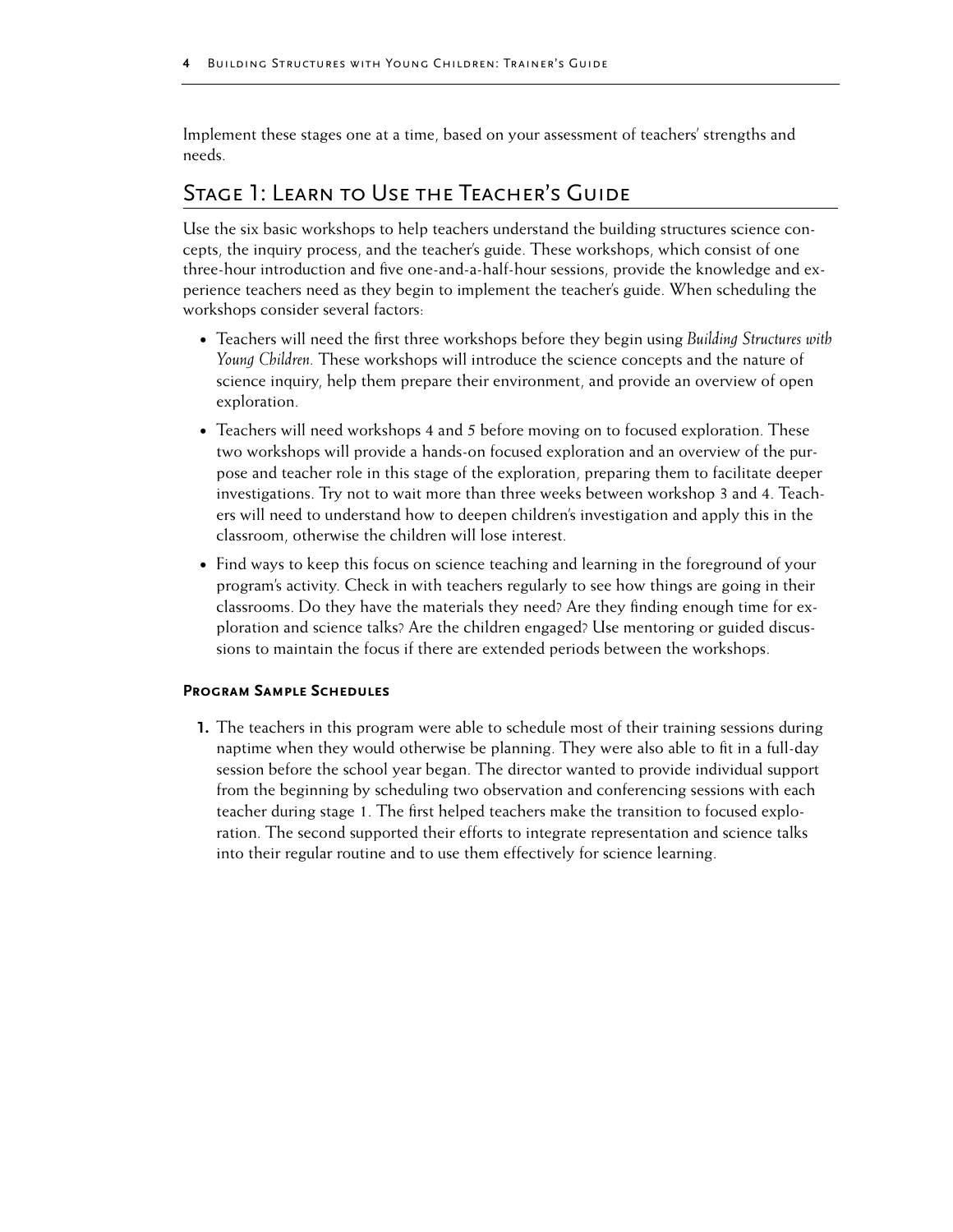#### **Science Explorations Workshop Schedule**

**September 3**  9:00 a.m.–3:00 p.m. Workshops 1 and 2: Introduction and Getting Ready

**September 12**  1:30–3:00 p.m. Workshop 3: Open Exploration Observation and conferences will be scheduled with each classroom from September 26 through October 10.

**October 3**  1:30–3:00 p.m. Workshop 4: Focused Exploration of Towers **October 10**  1:30–3:00 p.m. Workshop 5: Focused Exploration

Observation and conferences will be scheduled with each teacher from October 10 through November 7.

#### **November 7**

1:00–2:30 p.m. Workshop 6: Focused Exploration of Enclosures

**2.** In another center there is no time during the day for workshops, but the teachers were eager to implement the program in their classrooms. The director offered pizza dinner and babysitting in exchange for their participation after the center closed. The director did her first observation and conference at the end of the series to help her prepare for stage 2.

### **Highland Child Care Center's Science Explorations Workshops**

**Everybody Attend!!!**

Pizza served at 6:30 p.m. Workshops begin promptly at 7:00 p.m.

September 4\*, 11, 18; October 9, 16; and November 13

\*Note: The September 4 workshop is 6:00–9:00 p.m.

## Stage 2: Build Capacity as Inquiry-Based Science Teachers

If you have completed the basic workshops, teachers should be beginning to use the guide and this approach to engaging children in building structures. Use "Assessing Teacher Growth" (in "Resources," p. 204) to assess their practice. Work with teachers to identify appropriate goals. "Science Teacher Development Plan" ("Resources," p. 212) is a useful resource when you are considering next steps and the level of support to provide. Teachers still at the beginning stage might need some help, individually or in a small group, with the goals that best meet their needs. The chapters on mentoring and guided discussion will help you plan your work with them.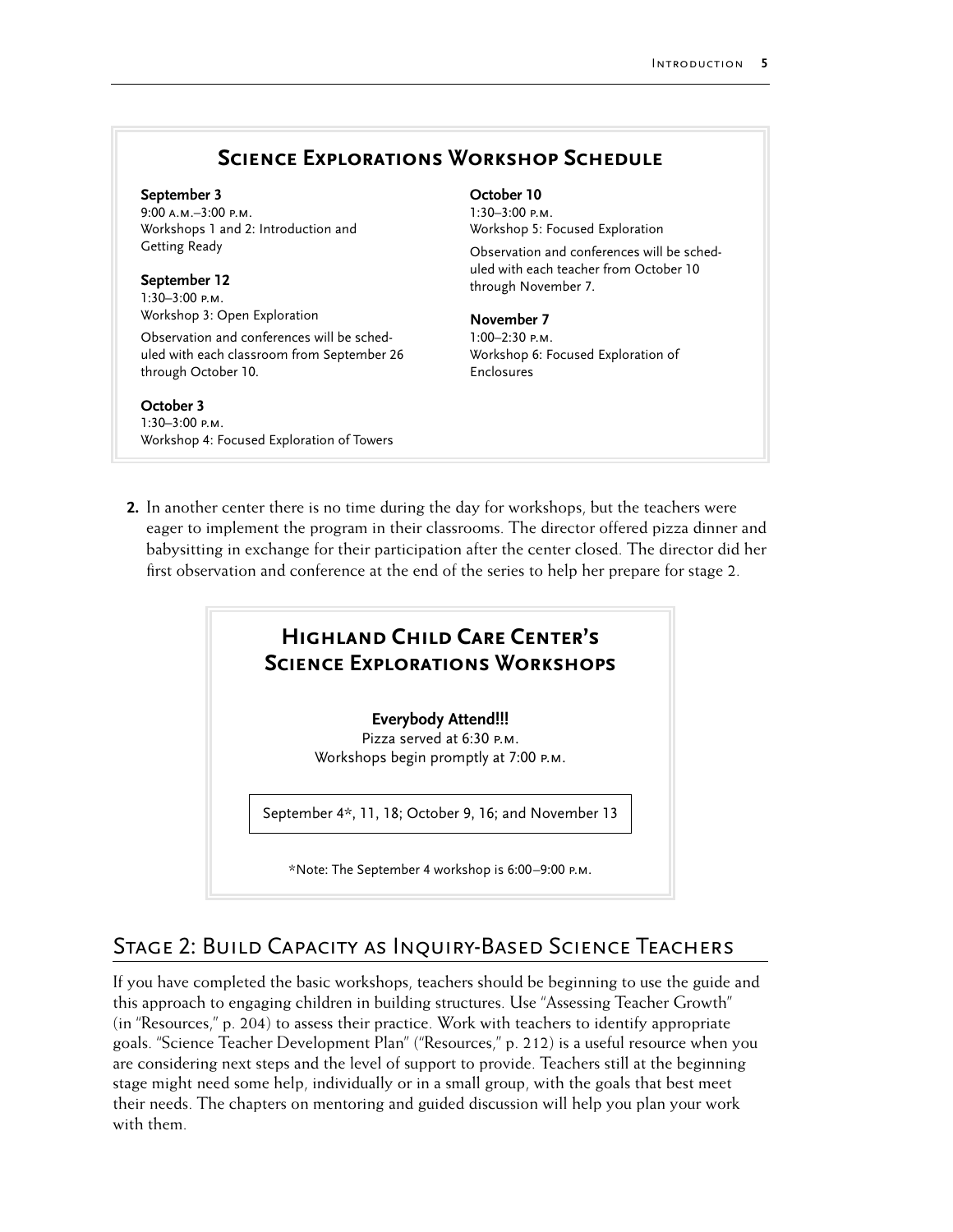Many teachers will be ready to move onto the advanced workshops after completing the basic ones. As you plan consider the following:

- Start with the first workshop, "Creating a Culture of Inquiry About Building Structures," which includes an individual needs assessment that will help you better understand how the teachers perceive their needs and interests.
- Plan a sequence of workshops that best reflects the needs and interests identified by them and you.
- Allow time in between workshops (at least one month) for teachers to implement the approaches presented.
- Use mentoring or guided discussions to support teachers' efforts in between the workshops.

#### Stage 3: Provide Ongoing Support as Teachers Refine Their Practice

If you have not used guided discussions and mentoring before completing the basic and advanced workshops, now is the time. Regular opportunities to talk about science teaching and learning will be key to sustaining and building on the gains you have made. Guided discussions provide a vehicle for encouraging documentation and analysis of the teaching and learning going on in your program. At the same time, you will be encouraging teacher collaboration and providing a vehicle for analysis and refining science teaching. Mentoring is also an important way to help teachers progress by addressing their interests and concerns directly in relation to their classroom. Use the chapters on guided discussion and mentoring to plan this stage of your professional development program.

## **Getting Started**

The time you spend preparing will contribute to the success of your professional development events. Here we describe the special things you can do to prepare for the workshops. Follow these steps as you get ready:

- **1.** Become familiar with the teacher's and trainer's guides.
- **2.** Find a location for the workshops.
- **3.** Prepare to be an instructor.

#### Step 1: Become Familiar with the Teacher's and Trainer's Guides

A clear understanding of the curriculum and its science content will be essential if you are to help others understand this approach to teaching and learning. Carefully read the teacher's guide, familiarizing yourself with its approach and structure. Consider what aspects of this approach will be familiar to teachers and which ones will be new. Identify the parts of the guide that will be particularly helpful to teachers. Reading the guide more than once will help you build your own understanding of this teaching method and the various ways the guide supports teacher adoption.

Next, familiarize yourself with these professional development materials. Quickly reading the whole package will give you the big picture—an overview of the structure and content of the instructions and the supporting materials. In a more focused read, examine each aspect of the instructional approach and anticipate how teachers might respond.